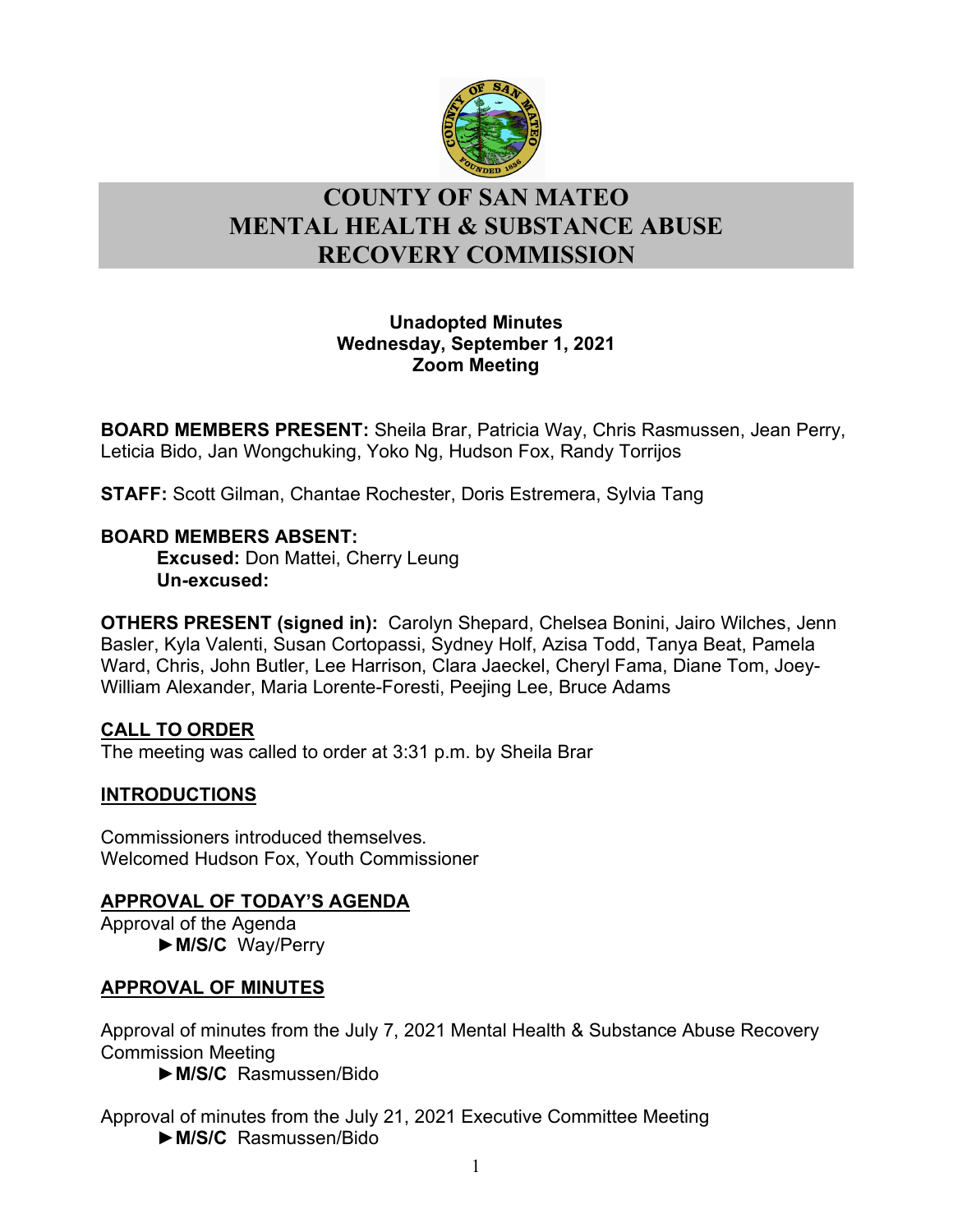## **Correspondence, Announcements, and Public Comment**

Chris Rasmussen – I want to welcome Hudson Fox to our commission, we are happy to have him on board.

Kristina Bell – We had a Chiefs and Sheriffs meeting today with all the Fire Chiefs in the county and I brought forth an agenda item to discuss the countywide response to 5150 calls for service or people in crisis. We are one step closer to having a resolution. They also proposed a sub-committee involving all parties (law, EMS, fire, BHRS, and dispatch) to get that conversation started, to see how we can collaborate to find a countywide protocol.

Chris Rasmussen – I attended the NAMI conference at the end of July. There were a lot of worth while seminars.

Sylvia Tang

Suicide Prevention Month

Why do we celebrate Suicide Prevention Month?

• To empower our community so that we can all get involved

There are three things happening this month;

- Free events, virtual and in-person
- Communication Campaign, including a 5-day challenge
- Our Strategic Plan/Roadmap will be released at the BOS meeting on 9/14

I have one ask

- Please share this information with people who are not talking about suicide
	- $\circ$  Invite them to an event
	- o Share a social media post
	- o Use the background for virtual meetings

For more information, please contact Sylvia Tang at [stang@smcgov.org.](mailto:stang@smcgov.org)

Scott Gilman – Has the committee considered the Zero Suicide Framework?

A: Yes, it originated in the healthcare setting. It is something we can consider.

Randy Torrijos – Last year when this was presented there was a question if there had been an increase in suicides during the pandemic period and the information we had showed there hadn't been a dramatic increase but you were still gathering data at that time, do we know if that trend has stayed the same?

A: I will present this more in depth at the proclamation on 9/14 and will send each of the commissioners the report. I just received the 2020 suicide data and looks like it was higher than the previous year. Unfortunately, suicide is increasing across the country and I don't know if it is just because of COVID. I will be sure to the share the report.

Jean Perry – Some of us were able to watch the presentation of the California Suicide Statistics so it will be interesting to see if our county is following the trend of our state. There was an increase in youth and transitional aged youth and younger over the past year.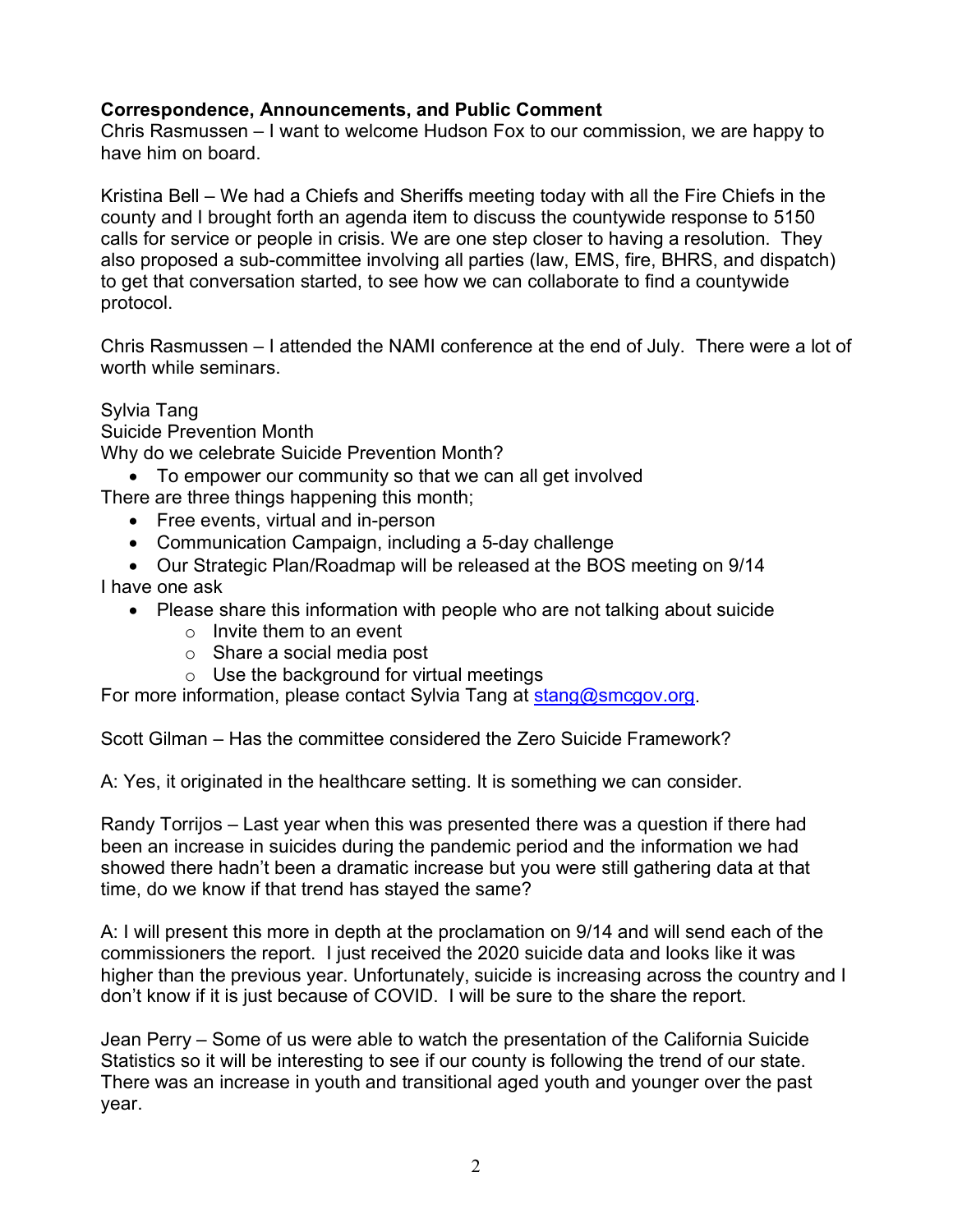John Butler – I want to mention several events that I am co-creating:

- World Suicide Prevention Day is 9/10 at 6:00 p.m. at the Burlingame Library
- Ask Me Anything; A Candid Conversation on Suicide at the Redwood City Library on 9/15
- Suicide and the Loss of a Loved One on 9/20 (place TBD)

Sheryl – I am a lifetime resident of the county and career long healthcare professional, currently CEO of Peninsula Healthcare District. I'm a commissioner on the County's Commission on the Status of Women and Co-Chair of the commission mental health workgroup. Our commission has a mental health workgroup and our goal is to bring mental health knowledge and resources to young girls of all ages. Our commission is committed to raising awareness, reducing stigma, and encouraging help seeking behaviors. Our project areas are:

- Community Advocacy
- Promote resources
- Partnership with County Office of Education
	- o Care Solace available for all K-12 schools
	- $\circ$  The number is available to students, teachers, counselors, and parents
	- $\circ$  It's available 24/7
	- o All schools will have the Cognito Training and First Alert Program
- Kevin Hines I want to share his words: "If someone had just looked at me on that bus and said we care about you, your life does matter and we want you to stay, I would have begged for help."

To learn more about Kevin Hines and his story visit his website at: <https://www.kevinhinesstory.com/suicide-the-ripple-effect>

Jairo Wilches – The next Lived Experience Academy will begin in November. The academy is a six-week program for clients and family members to help rethink their experience and share stories and to learn bout the recovery model and the work that BHRS does at large.

John Butler – Regarding Kevin Hines, he has a film called "Suicide: The Ripple Effect" Skyline College will show the film followed by a panel discussion (the date has not been scheduled). I want to also mention that we have youth involved in the events I mentioned earlier to give the youth voice on suicide prevention.

# **STANDING COMMITTEES**

# **A. Committee for Children & Youth**

**No report given**

Next meeting will be held on September 22, 2021 at 4:00 p.m. Via Teams

#### **B. Committee for Adults Reported by Yoko Ng**

Next meeting will be held on September 22, 2021 at 10:30 a.m. Via Teams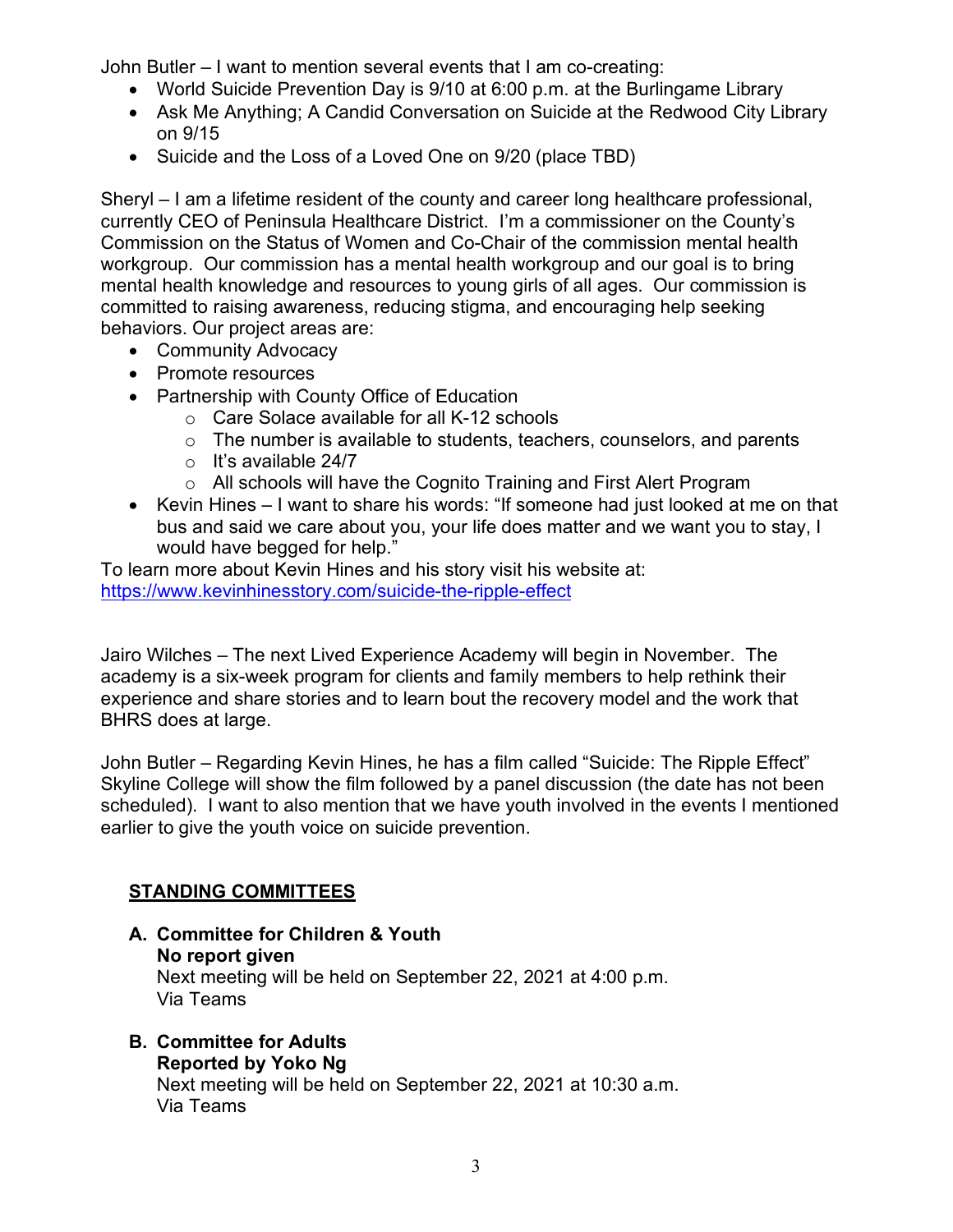**C. Committee for Older Adults**

**Reported by Patricia Way**

The next meeting will be held on October 6, 2021, at 10:30 a.m. Via Teams

**D. Mental Health Services Act Steering Committee Reported by Leticia Bido**

The next meeting will be held on December 2, 2021 at 10:30 a.m. Via Zoom

Doris Estremera – For information on the Full Service Partnership Workgroup, please visit the MHSA website, under "Announcements", [www.smchealth.org/bhrs/mhsa.](http://www.smchealth.org/bhrs/mhsa)

## **Director's Report**

Reported by Scott Gilman, Director

Please see the [latest issue](https://www.smchealth.org/sites/main/files/file-attachments/directors_update_202109.pdf?1629931171) of the *Director's Update*.

#### Commission Retreat

We are following up on action items from the retreat. We will review them at the Executive Committee meeting and how to move items forward.

Vaccination Rates for Consumers

- We are more focused on our population
- We have weekly data reports that we receive
	- $\circ$  We are at 65% vaccination rate for our clients

# **Old Business**

Proposed Name Change for the Commission

Chris Rasmussen – I propose "Behavioral Health Commission" Pat Way – It should be very clean and simple, I agree with Behavioral Health Commission Jean Perry – We should open it up for public comment

John Butler – I like the idea of Behavioral Health Commission, in my actions as an alcoholic was to deal with my damaged mind and soothe with the mental health challenges I did not understand. Behavioral Health Commission is a good first start.

#### **New Business**

Slate of Officers Nominating Committee

• Leticia Bido and Yoko Ng volunteered for the committee

# **Liaison, Task Force and Ad Hoc Committees**

Suicide Prevention Reported by Yoko Ng

Our next meeting is Tuesday, October 7, 2021 1:30-3:00 p.m. Topic: Gun Violence Restraining Orders presented by Emergency Response Team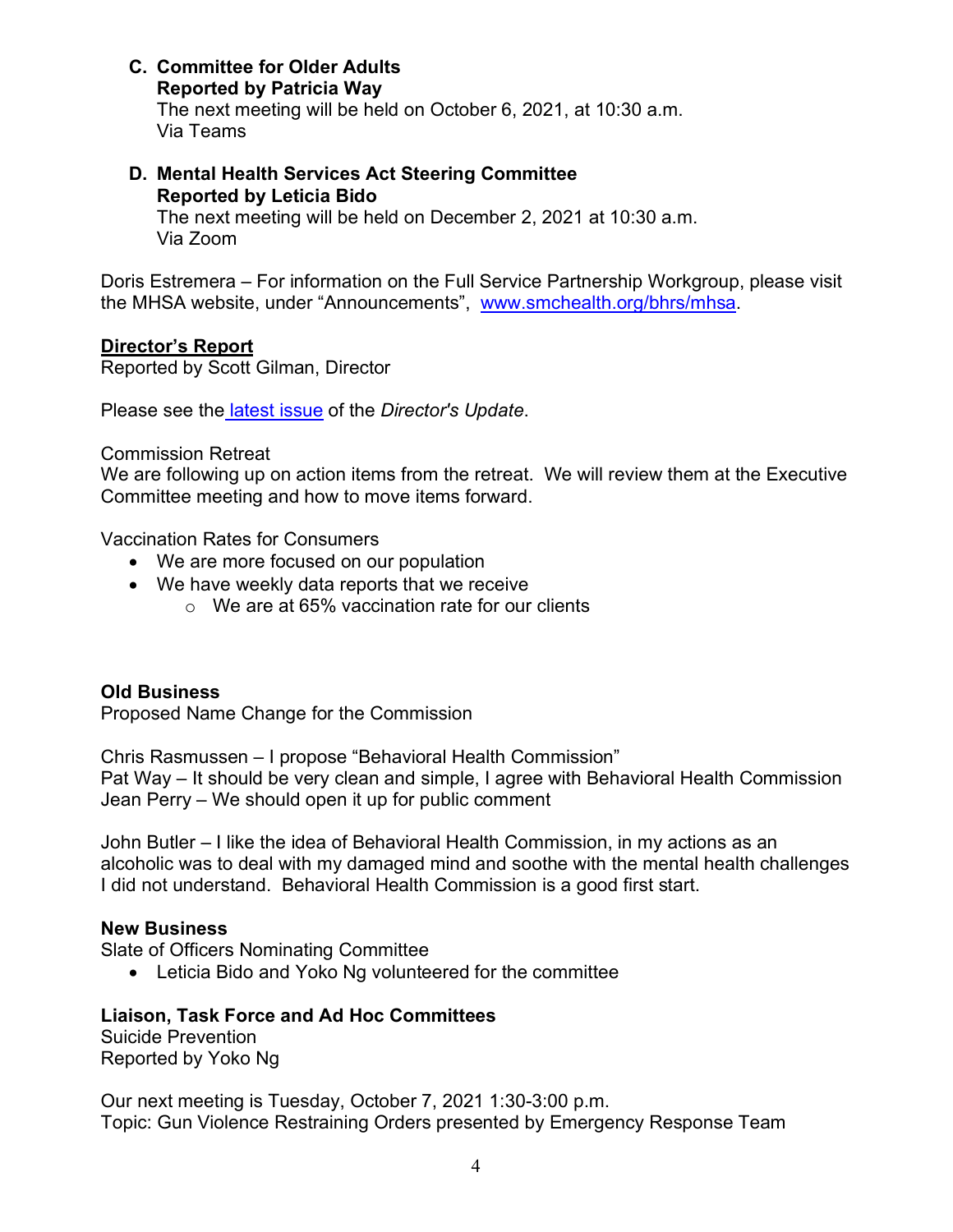Community Wellness & Crisis Response Committee Reported by Chris Rasmussen

We met with the County 911 Communications.

Our discussion was around tirage:

- Looked at adding clinicians to the actual dispatch center
- Dispatchers could ask if police/fire/medical/or mental health are needed
- Gilman is not comfortable with sending his clinicians into the unknown
	- $\circ$  Having a clinician with dispatch they can triage those calls and decide if it is safe to send a clinician or if they need to be accompanied by police
- Discussed the protocols that the 911 dispatch go through as far as mental health emergencies

We are trying to branch out and look more countywide, rather than focus on the pilot program of four cities.

# **Presentation**

MHSARC Retreat Overview Presented by the Mental Health & Substance Abuse Recovery Commmission

Retreat Day 1, June 23, 2021 Reported by Patricia Way

Day 1 of the retreat covered:

- Commission Overview
	- o Background and history
	- o Orientation (including required ethics training)
	- o Mission, Vision, Values and Strategies
	- o Bylaws
- Brown Act Overview
- Standing Committee Overview
- Commission Meeting Structure
	- o The commission would like to receive presentation material prior to the meeting
	- o Well written staff information
	- o Commission and committee meetings modality (virtual vs. in person or hybrid)
	- o Review of comments sent to BHRS & MHSA regarding presented materials

Retreat Day 2, August 20, 2021 Reported by Sheila Brar

Day 2 of the retreat covered:

- Priorities for the coming year
	- $\circ$  Interface with law enforcement
	- o Tele-health
		- There is agreement that working on 3 priorities per year is ideal, could not agree on the third goal
- Additional brainstormed areas of focus for potential prioritization next year:
	- o Ongoing review of data regarding performance of the system